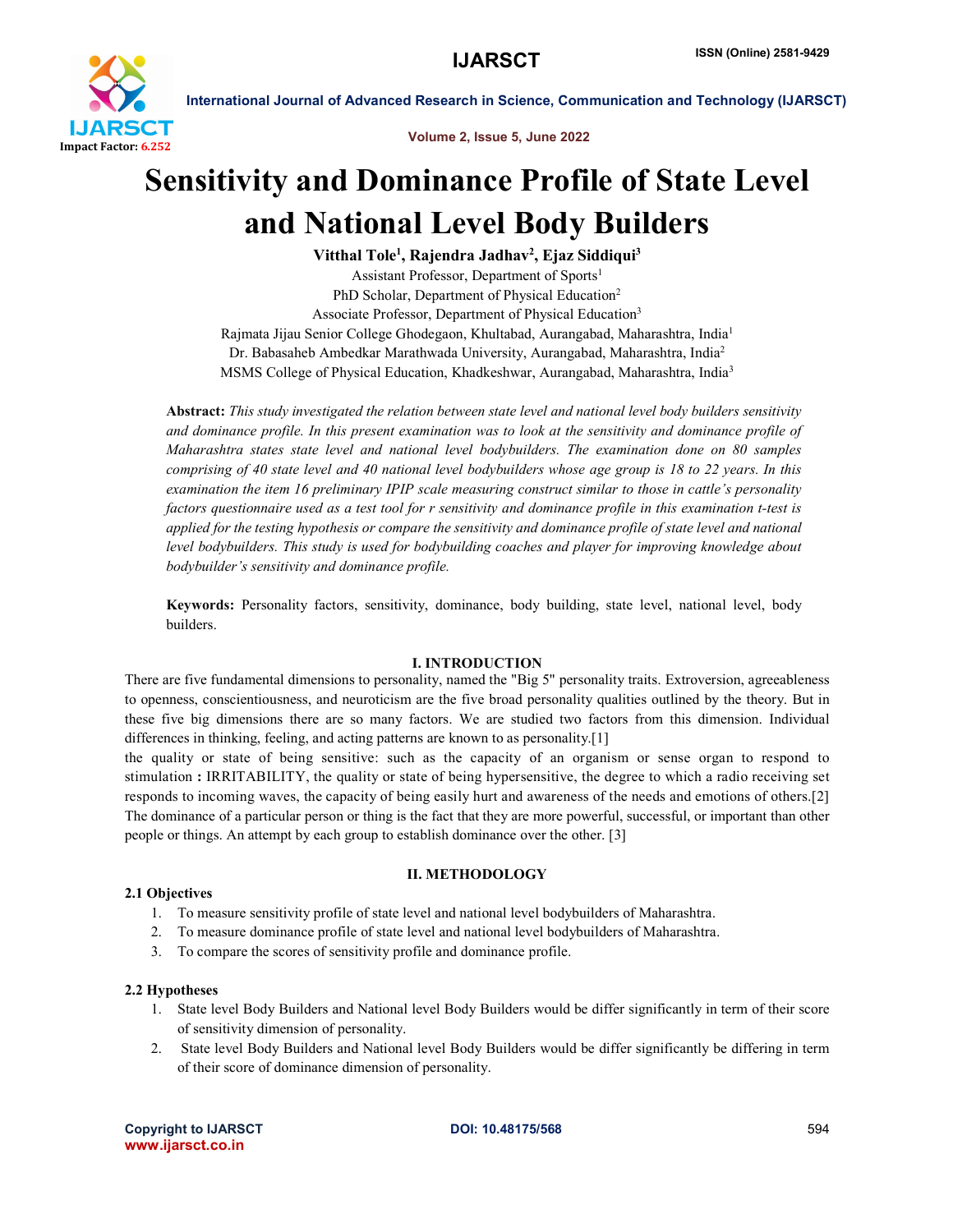

International Journal of Advanced Research in Science, Communication and Technology (IJARSCT)

#### Volume 2, Issue 5, June 2022

#### 2.3 Selection of Sample

The sample consist of eighty state level and national level bodybuilders of Maharashtra state were selected as a subject of the study, in which 40 state level bodybuilders and 40 national level bodybuilders whose age group is 18 to 22 years. In this study convenience sampling method of non-probability sampling is adopted.

#### 2.4 Tool Used

British psychologist Raymond cattle's sixteen personality factors test was used for data collection. This personality test consists of 164 statements about yourself, for each indicate how accurate it is on the scale of (1) disagree (2) slightly disagree (3) neither agree nor disagree (4) slightly agree (5) agree. It will take most people around ten minutes to complete. This test is conducted online for the absolute result and economy of time.[4]

#### 2.5 Statistics Used:

T-TEST (student t test) is used to find out the significant difference between two groups at 0.05 significant level or 95% confidence level. In the t-test calculate both groups mean, combine standard deviation, difference, standard error, calculated value, degree of freedom and tabular value and after all the collecting value check relation between calculated value and tabular value. If the absolute value of the t-value is greater than the critical value, you reject the null hypothesis. If the absolute value of the t-value is less than the critical value, you fail to reject the null hypothesis.[5]

### III. RESULT AND DISCUSSION

Statistical result of comparison of sensitivity profile and dominance profile of state level bodybuilders and national level bodybuilders is calculated and presented in a following table.

| mean state level    | 2.265     |
|---------------------|-----------|
| mean national level | 2.79      |
| standard deviation  | 0.7351278 |
| difference          | 0.811     |
| standard error      | 6.4924732 |
| calculated value    | 0.12      |
| degree of freedom   | 78        |
| tt, 0.05, 78        | 1.990847  |

Table 1: The State level and National level Bodybuilders scores of sensitivity profile of personality.

| mean state level    | 2.6625    |
|---------------------|-----------|
| mean national level | 2.585     |
| standard deviation  | 0.6773447 |
| Difference          | 0.0775    |
| standard error      | 6.0583555 |
| calculated value    | 0.0127    |
| degree of freedom   | 78        |
| tt, 0.05, 78        | 1.990847  |

Table 2: The State level and National level Bodybuilders scores of dominance profile of personality. T-value is calculated at 0.05 significant level for both personality dimensions of state level bodybuilders and national level bodybuilders. Hence the state level bodybuilders and national level bodybuilders are differ is sensitivity profile and dominance profile dimension at 0.05 level of significant. So both hypotheses of the study are accepted.

#### IV. CONCLUSION

- 1. State level Body Builders and National level Body Builders would be differ significantly in term of their score of sensitivity dimension of personality is significant.
- 2. State level Body Builders and National level Body Builders would be differ significantly be differing in term of their score of dominance dimension of personality is significant.

Copyright to IJARSCT **DOI: 10.48175/568** 595 www.ijarsct.co.in